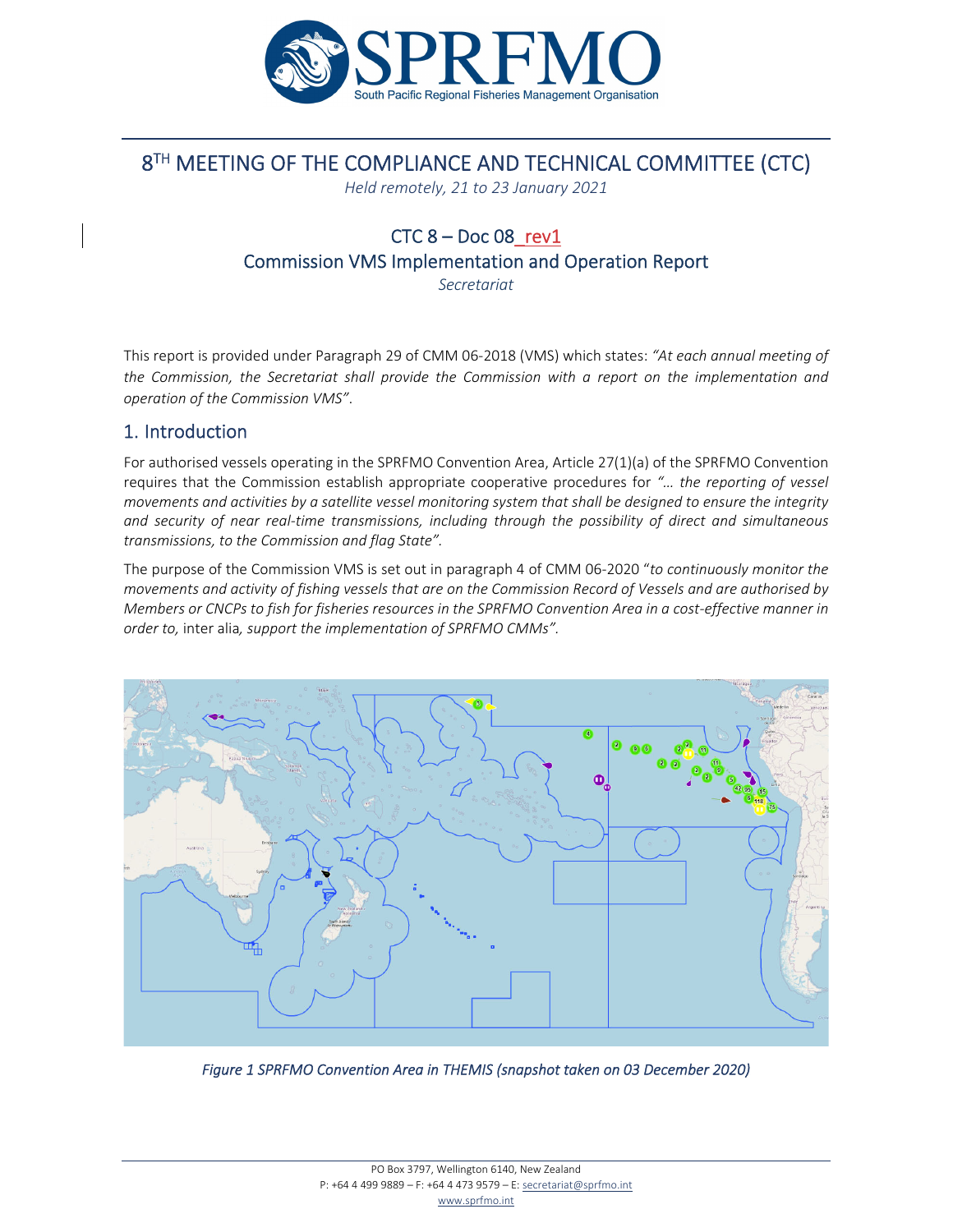

# 2. State of Reporting

Under Paragraph 7 of CMM 06‐2020 each Member and CNCP shall designate a Point of Contact for the purposes of any communication regarding the VMS system (including data requests). These Points of Contact are listed on the VMS Point of Contact page on the website. All Members and CNCPs (except for one Member with no vessels) have provided a Point of Contact.

VMS Point of Contact Paragraph 9 of CMM 06‐2020 requires vessels flying its flag to report to the Commission VMS automatically either:

- (a) to the Secretariat via their Member or CNCP's FMC; or
- (b) simultaneously to both the Secretariat and its FMC.

Table 1 below gives an overview of the type of reporting that each Member and CNCP has chosen as well as the number of vessels that reported their presence inside the SPRFMO Convention Area during 2020.

| <b>Flag</b>               | <b>Type of Reporting</b> | <b>Number of Vessels</b> |                |
|---------------------------|--------------------------|--------------------------|----------------|
|                           |                          | 2019                     | 2020           |
| Australia                 | Simultaneous             | 3                        | 1              |
| Chile                     | Via FMC                  | 3                        | nil            |
| China                     | Via FMC                  | 429                      | 521            |
| Cook Islands              | Via FMC (FFA)            | 6                        | 5              |
| Cuba                      |                          | nil                      | nil            |
| Curaçao                   | Via FMC                  | nil                      | $\mathbf{1}$   |
| Ecuador                   | Simultaneous             | $\mathbf{1}$             | nil            |
| EU                        | Via FMC                  | 4                        | $\mathbf{1}$   |
| Faroe Islands             |                          | nil                      | nil            |
| Korea                     | Via FMC                  | 19                       | 413            |
| Liberia                   | Via FMC                  | $\overline{7}$           | $\overline{7}$ |
| New Zealand               | Simultaneous             | 12                       | $\overline{7}$ |
| Panama                    | Via FMC                  | 46                       | 33             |
| Peru                      | Via FMC                  | 3                        | 3              |
| <b>Russian Federation</b> | Via FMC                  | 1                        | 1              |
| Chinese Taipei            | Via FMC                  | 12                       | 6              |
| <b>USA</b>                |                          | nil                      | nil            |
| Vanuatu                   | Via FMC                  | nil                      | nil            |
| Total                     |                          | 546                      | 59889          |

### Table 1: The current state of reporting for SPRFMO Members and CNCPs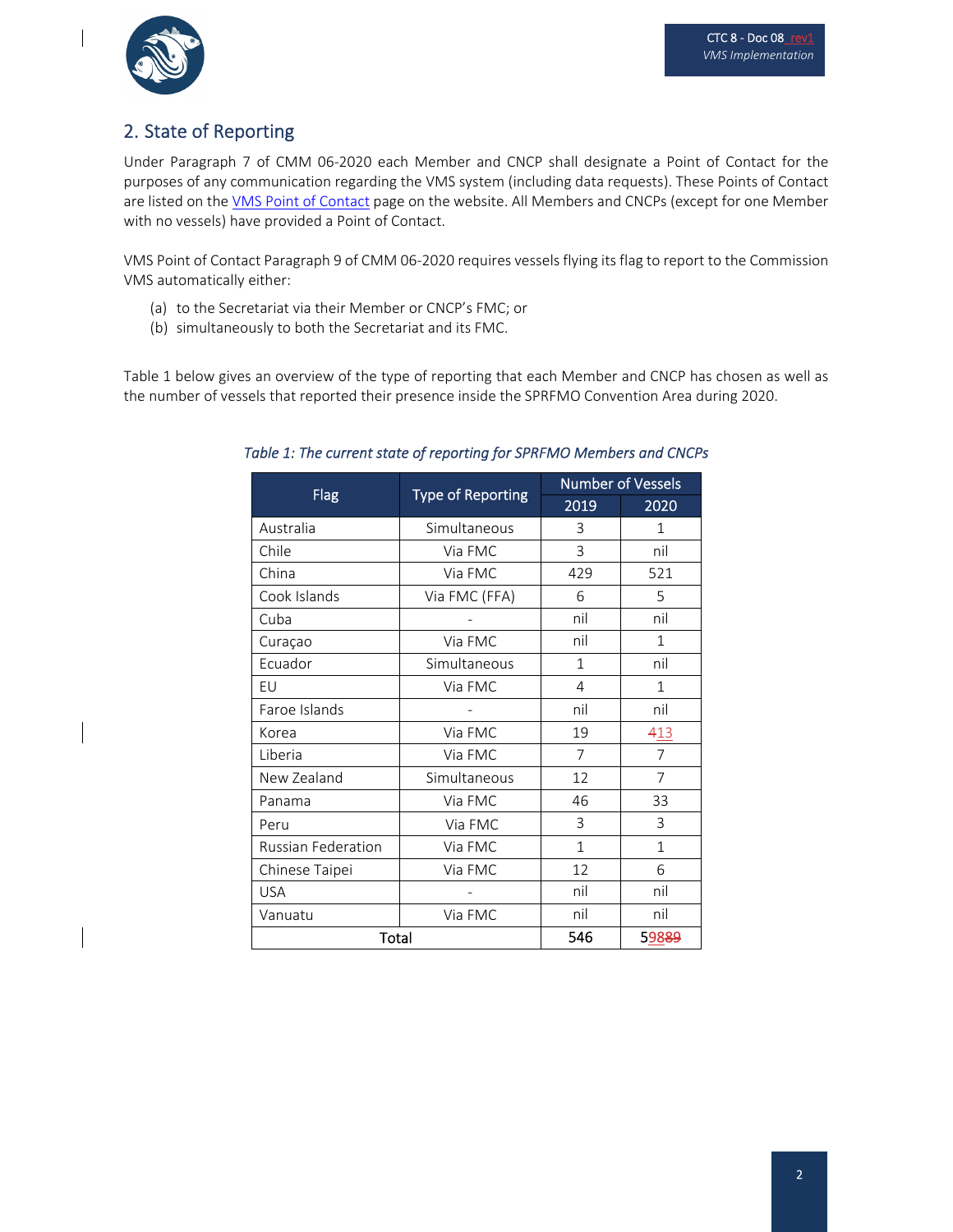



### *Figure 2: Number of Vessels in SPRFMO Area in 2019 and 2020*

#### *(\*December 2020 figure as of 22nd December).*

Figure 2 shows that on average around 344 vessels in 2019 (blue line) and 354 vessels in 2020 (orange line) report to the Commission VMS each month.

## 3. Operation of the Commission VMS

#### *3.1. Personnel*

Mr Pablo Ortiz Lima, who was appointed as the Compliance Manager effective 1 November 2019, finished his contract on 30 June 2020. Mr John Cheva, the IT Manager, supported the VMS until the arrival of the permanent Compliance Manager, Mr Randy Jenkins on 1 November 2020.

#### *3.2. Day to day work processes*

The Secretariat monitor the VMS system daily, including:

- Investigating system generated alerts such as:
	- o Fishing without authorisation
	- o New beacon identified, not yet associated with a vessel on the SPRFMO Record of Vessels
	- o Bottom fishing outside open management areas
	- Monitoring activities and the number of vessels reporting to the Commission VMS
- Responding to requests for VMS data
- Activating and de-activating polling for vessels $1$  using Simultaneous reporting
- Checking of bi‐monthly invoices covering charges for DNID Upload, Polling, Periodic Rate Change and Position Reports for vessels belonging to Australia, Ecuador, and New Zealand

<sup>1</sup> For Australia, Ecuador, and New Zealand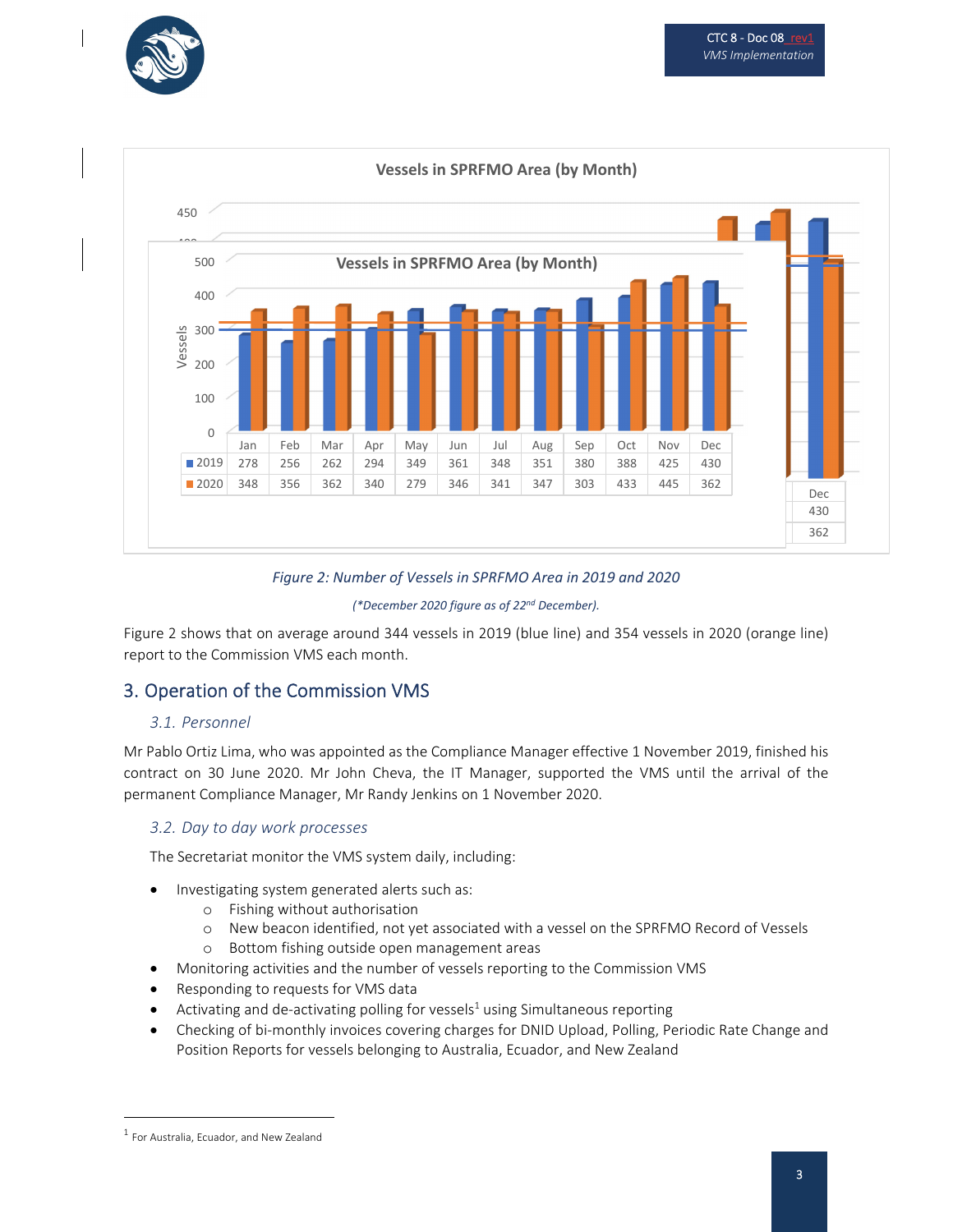

# 4. Requests for VMS data

Under CMM 06‐2020 VMS data may be obtained by a Member or CNCP for their own vessels (Paragraph 22), or under certain circumstances, either requiring or not requiring the consent of the Member or CNCP of the vessels involved.

Without the permission of the Member or CNCP, the Secretariat can provide VMS data for the exclusive purposes of:

- Planning for active surveillance operations (CMM 06-2020 Paragraph 24a)
- Active surveillance operations and/or inspections at sea (CMM 06-2020 Paragraph 24b)
- Supporting search and rescue activities subject to the terms of an arrangement between the Secretariat and the competent MRCC (CMM 06‐2020 Paragraph 24b)

The Secretariat can also provide VMS data to a requesting Member or CNCP where the VMS data relates to vessels flagged to other Members or CNCPs that have provided prior written consent through their VMS Point of Contact for the data to be shared (Paragraph 21).

A template for data release under Paragraphs 21, 22 and 24 is available on the non-public section of the SPRFMO website.

VMS data may also be used by the Scientific Committee for analysis to support specific scientific advice requested by the Commission. A template for such requests is available on the website (Paragraph 8)

There were no requests for access to VMS data during the year 2020.

## 5. Performance of the Commission VMS Service Provider

The Commission VMS service provider is the CLS Group.

The Secretariat considers that the THEMIS interface is generally usable. However, we have identified several challenges in some of our routine queries, making accessto some of the data difficult. These have been logged with CLS. Generally, CLS representatives have been responsive to our requests and diligent with regards to informing users about planned system outages. As noted in Section 7, CLS technical support (provided by CLS Oceania) has been necessary to resolve several VMS issues that became evident during 2020, and which were unable to be resolved using Secretariat accessible THEMIS functions.

According to Figure 3 below the service performance level delivered by CLS, and after considering planned outages, has consistently exceeded the availability threshold of 99.5%.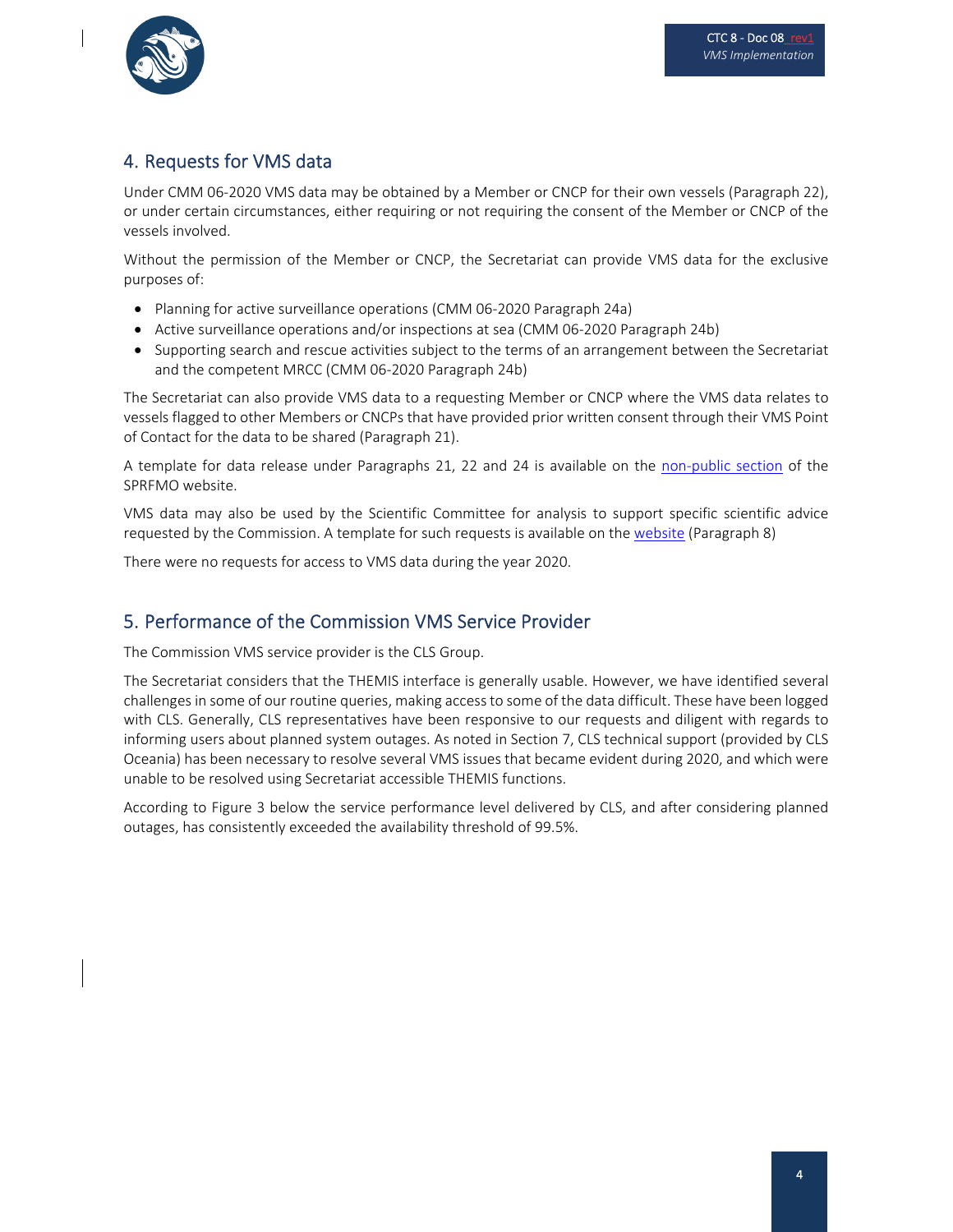

## Figure 3 SPRFMO Operating Reports for the period Jan – Nov 2020





## 6. Information on issues encountered

Several issues have been encountered in the implementation of the Commission VMS during 2020 which have meant, that for one reason or another, it has not been possible to continuously monitor the movements and activity of all fishing vessels that are on the SPRFMO Record of Vessels. For example:

- On at least 6 occasions between July and December 2020, the VMS data from an entire fleet disappeared from the Commission VMS for periods of up to 5 days. Once the problem has been reported the problem has been rectified and the missing data provided, but in the meantime, it was not possible for the vessels to be continuously monitored. This is believed to be due to high demand on the VMS software at the relevant FMC causing system failures or outages.
- On at least 2 occasions, and for several days, the Commission VMS was sent VMS data from two different authorised vessels identified with the same beacon. This led to the appearance on the VMS system of a vessel which appeared to move rapidly backwards and forwards between one location and another. This is believed to be due to an incorrect vessel call sign being manually data entered into FMC software before being transferred to the Commission VMS.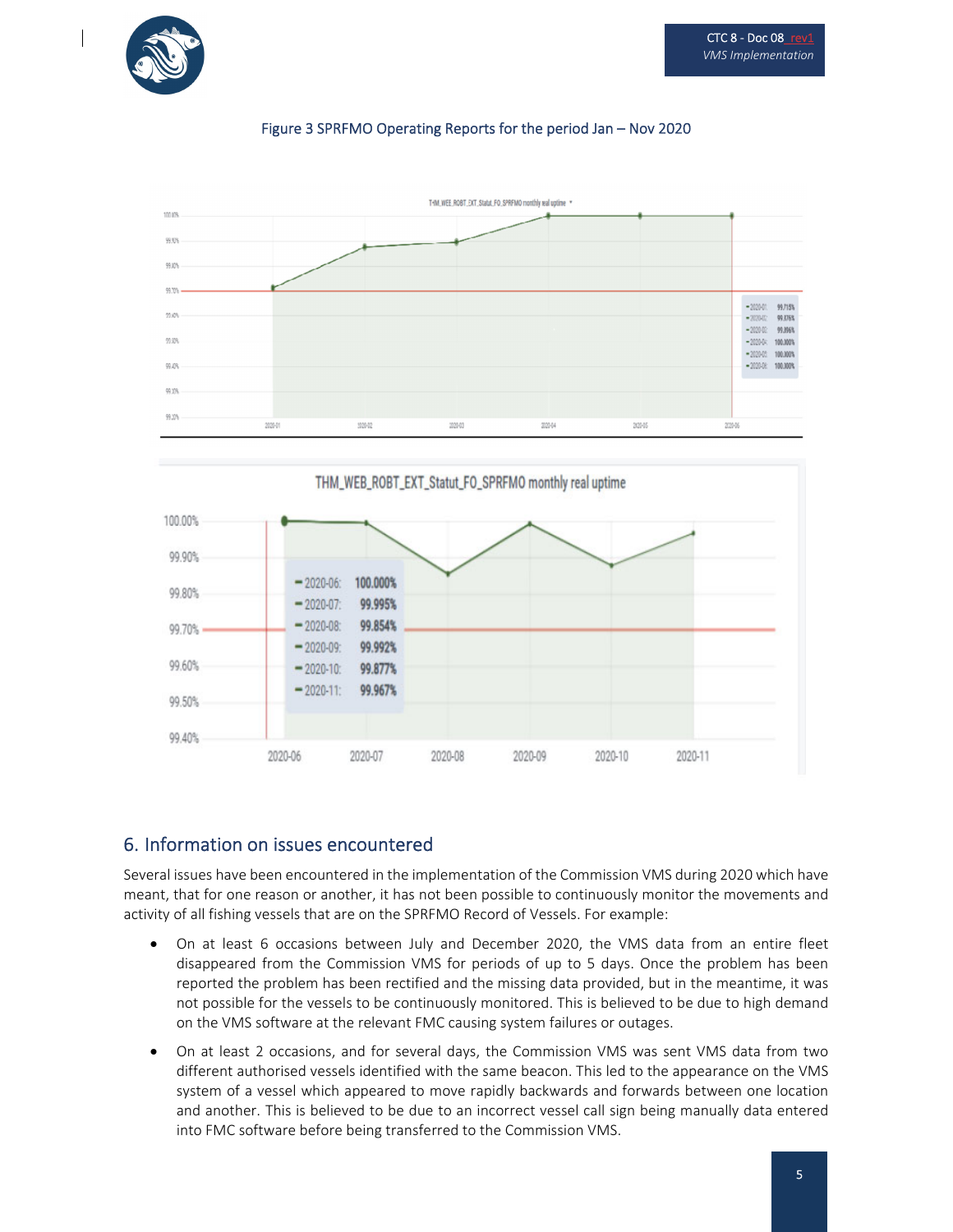

- In two additional cases, and for a period of months, it appears that the Commission VMS was sent VMS data from a beacon taken from a scrapped vessel, which the Commission VMS has therefore recognised as being from an unauthorised and unidentifiable vessel, while the actual vessel was not properly identified or being monitored under its correct identity.
- In other cases, while VMS data was sent by an FMC it did not display on the Commission VMS. This led to several months in which these vessels were not able to be continuously monitored. While the situation was rectified, the cause of the issue is still undetermined.
- In further cases, and for periods of days, the Commission VMS has been sent VMS data for a vessel that was on the SPRFMO Record of Vessels but no longer authorised, either due to an incorrect call sign being manually entered into FMC software or a change of flag (ship registry).

As well as these issues undermining the purpose of CMM 06‐2020, each of these issues took hours or days of Secretariat time to resolve, and most could not have been resolved without CLS technical support. Often these issues were discovered by chance, so this may not be a complete list of individual issues that occurred in 2020.

Two further issues affecting access to VMS data are currently unresolved, and should be noted:

- The list of distinct vesselsin the SPRFMO area extracted from the mapping function is slightly different depending on the manner in which the query is carried out (e.g. a query of the vessels present in the area in January and February separately returns slightly different results than if the query combines months).
- Another example isthat the Mobile type code (e.g. 07.2.0) which Themis receivesin an XML feed from the SPRFMO vessels database is correct, however it has been interpreted using an incorrect code list, so that for example 07.2.0 for Longliner displays on Themis as GND for driftnet.

# 7. Application of the SPRFMO VMS

## *7.1. Within the Secretariat*

Overall, the VMS system has been working well in providing vessel positioning data for vessels within the relevant area. As a monitoring tool VMS is useful in providing a day-to-day snapshot of vessel locations, movements, and concentrations. As noted in Section 3, with respect to day‐to‐day activities, there are several "alerts" that have been created to flag issues to the Secretariat's attention and follow‐up if/as required. Additional alerts may be required to be established to add efficiencies to monitoring and resolving issues as quickly as possible. For example, it would be useful to have an alert when a possible transhipment within the Convention Area is occurring.

While activation of an alert does not necessarily mean that there is non-compliance it does enable better vigilance to potential issues with SPRFMO vessels (such as checking that transhipment data is subsequently provided). Often, once the alert is investigated, there may not be any further follow‐up action required for that situation. When there is follow‐up required, the matter may be resolved by engaging the VMS service provider and/or the Member or CNCP to take specific actions or provide missing data. In addition to reviewing and finetuning alerts annually (or as required) the Secretariat is working to document the "Business Process" to describe the follow‐up required for each alert situation.

The SPRFMO VMS has also proven to be a useful part of the data toolbox for carrying out cross‐referencing checks at year end for report preparation (for example CTC8‐Doc07, the Record of Vessels Implementation Report and the CMS report). The value and efficiency of this cross-referencing process is of course heightened if the data in the system is accurate and up to date.

## *7.2. Outside the Secretariat*

The other aspect that was envisioned for the VMS system and the data it collects was to supplement other aspects of programme delivery, such as for supporting analysis for Scientific Committee research; surveillance